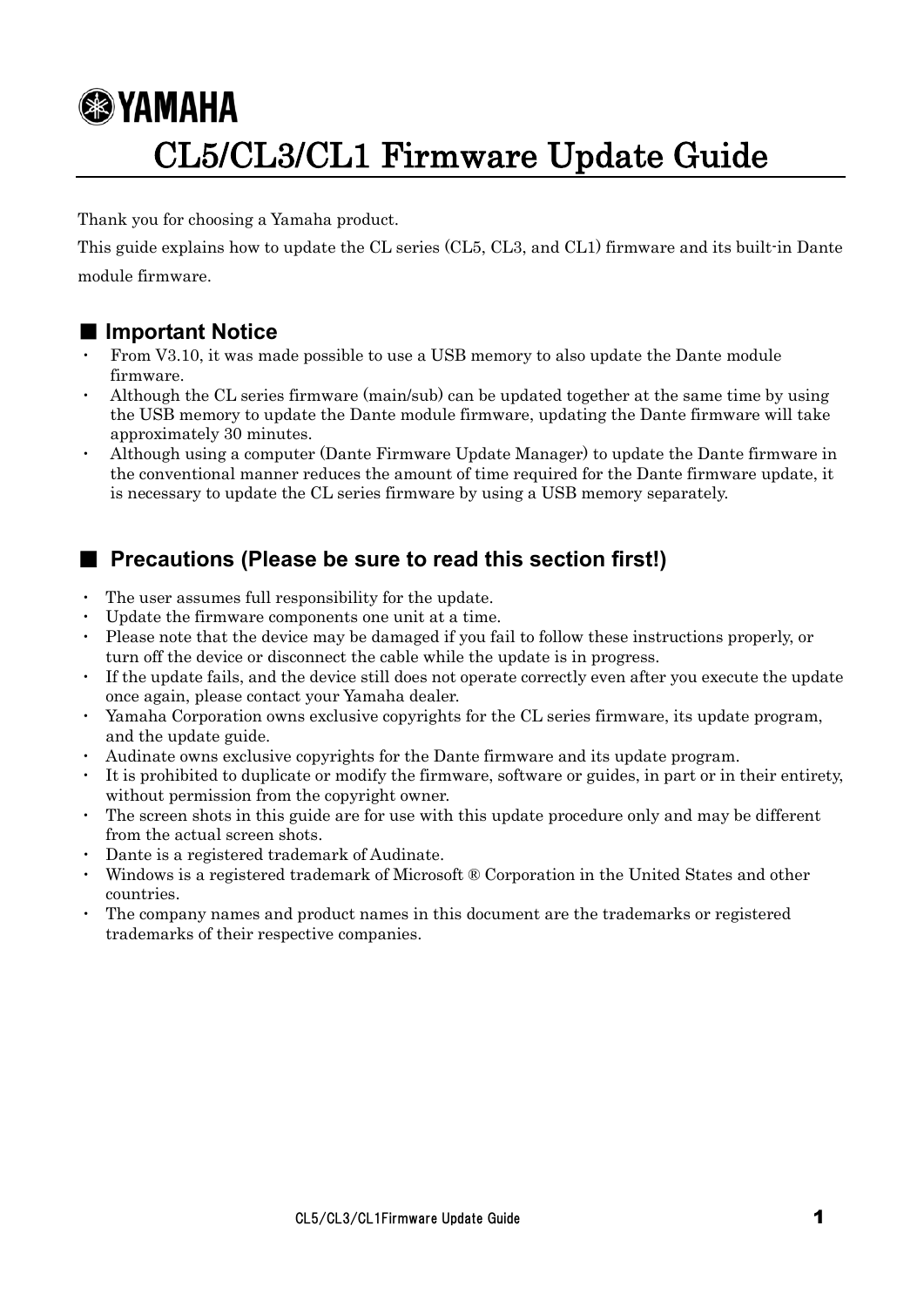### ■ Checking the version number

You may check the CL main firmware version number and the Dante firmware version number from the version field in the SETUP screen.

| BATTERY: | OK   MAIN : V3.O2             |
|----------|-------------------------------|
|          | POWER SUPPLY: INT SUB : U3.00 |
|          | DANTE: 3.8.0.24 3.5.1.8 1.2.2 |

| <b>MAIN</b> | Main firmware version on the CL series unit    |
|-------------|------------------------------------------------|
| - SUB       | Sub firmware version on the CL series unit     |
| I DANTE     | 3 versions of the firmware in the Dante module |

#### $\sqrt{NOTE}$

The following dialog box is displayed after startup if the version of the NAME SUB CPU is old. As it is necessary to update the NAME SUB CPU, copy the necessary file to the USB memory and perform the update procedures.

| NAME SUB CPU NEEDS FIRMWARE UPDATE                                                                                            |
|-------------------------------------------------------------------------------------------------------------------------------|
| Insert a usb flash drive containing only "CL-MD101.BIN"<br>and restart the console.<br>See the update guide for more details. |
| <b>CLOSE</b>                                                                                                                  |

### ■ **Preparing for the update**

You will need the following items ready to execute the update procedure.

● Formatted (FAT12/FAT16/FAT32) USB memory

In the CL series unit, memory of 4GB or larger will be formatted in FAT32, and memory of 2GB or smaller in FAT16. For the formatting procedure, refer to "CL5/CL3/CL1 Reference Manual." For formatting in a computer, refer to documentations supplied with the computer or its OS.

● CL Series Firmware/Dante Firmware Provided as a single package in the form of a zip file. Download the latest firmware from the following URL. <http://www.yamahaproaudio.com/downloads/>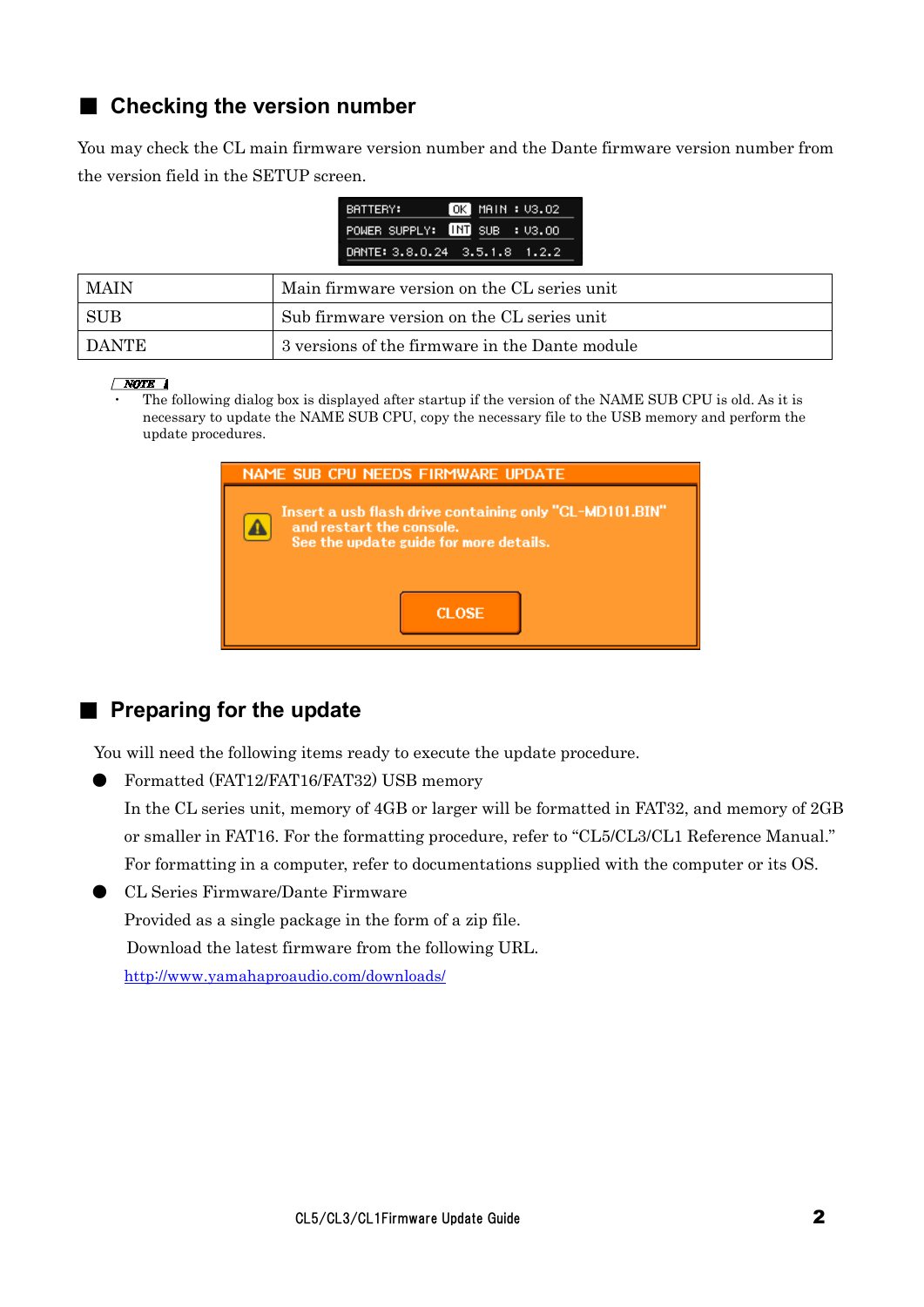## ■ **Update procedure sequence**

Update each firmware component in the following sequence.

If you plan to update multiple CL series units, repeat the procedure described in "Update" for each unit in sequence.

| Preparing for update | Save each firmware to the USB memory. |
|----------------------|---------------------------------------|
|                      |                                       |
| Update               | Update the CL series firmware.        |
|                      |                                       |
|                      | Update the CL NAME SUB CPU firmware.  |
|                      |                                       |
|                      | Update the Dante firmware.            |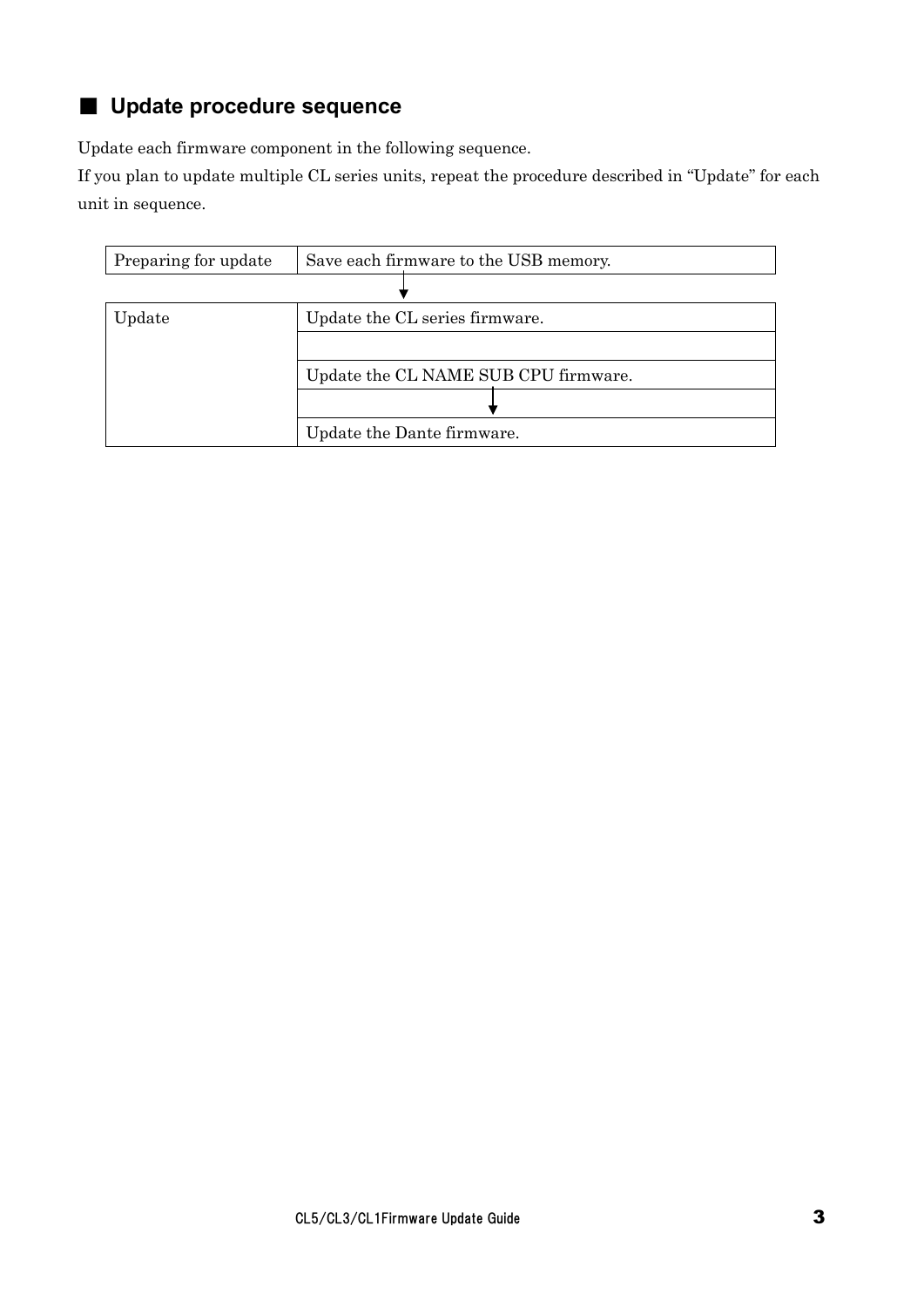### ■ **Updating the CL series firmware**

Described below are the procedures to update the CL series unit firmware. Uncompress the compressed file you downloaded in advance.

1. Save the CL internal data to the USB memory or CL Editor (compatible with the current firmware version) as backup.

If you are saving the data to the USB memory, open the SAVE/LOAD popup window from the SETUP screen.

2. Turn off the power to the CL series.

#### 3. Remove the cable connected to the Dante connector.

After initialization, the Dante setup may change from REDUNDANT to DAISY CHAIN. Please check this setting in the DANTE SETUP popup screen, and change it if necessary, after the update is complete and before reconnecting the cables. Otherwise the Dante network may not function correctly.

- 4. Connect the USB memory (formatted in FAT12/FAT16/FAT32) to the USB connector of your computer.
- 5. Copy the all files (extensions .PGM and .BIN) in the "CL\_firm\*\*\*\_USB" (\*\*\* indicates the version number) folder extracted from the downloaded file to the root directory of the USB memory.

If you have never updated to V1.70 or later:

As you must update the NAME SUB CPU, copy CL-MD\*\*\*.BIN (\*\*\* indicates the version number) in the NAME SUB folder to the root directory of the USB memory.

If you have never updated to V3.00 or later:

As it is necessary to update the Dante firmware, copy FWUpdate CL?  $v^{****}$  sw\*\*\*.dnt (? indicates the product name and \*\*\* the version number) in the Dante\DanteFirmware folder to the root directory of the USB memory. You can also update the specific firmware by copying the corresponding file into the root directory.

#### 6. Remove the USB memory when the files have been copied.

For more information on removing the USB memory, refer to the owner's manual for your computer and USB memory.

- 7. Connect the USB memory to the CL USB connector, then turn on the power to the CL series. A "Start Loading ?" message will be displayed.
- 8. Click the OK button to start loading the firmware. CAUTION:A "Loading..." message will appear during loading the firmware. Progress from 0 to 100% is repeated 3 or 4 times. Do not disconnect the USB memory or power-off the CL series while accessing the USB memory.
- 9. When the firmware has been loaded, the CL series automatically restarts and a "Starting System..." message flashes for approximately one minute.

While this message is flashing, do not turn off the power. If you have accidentally turned off the power, turn on the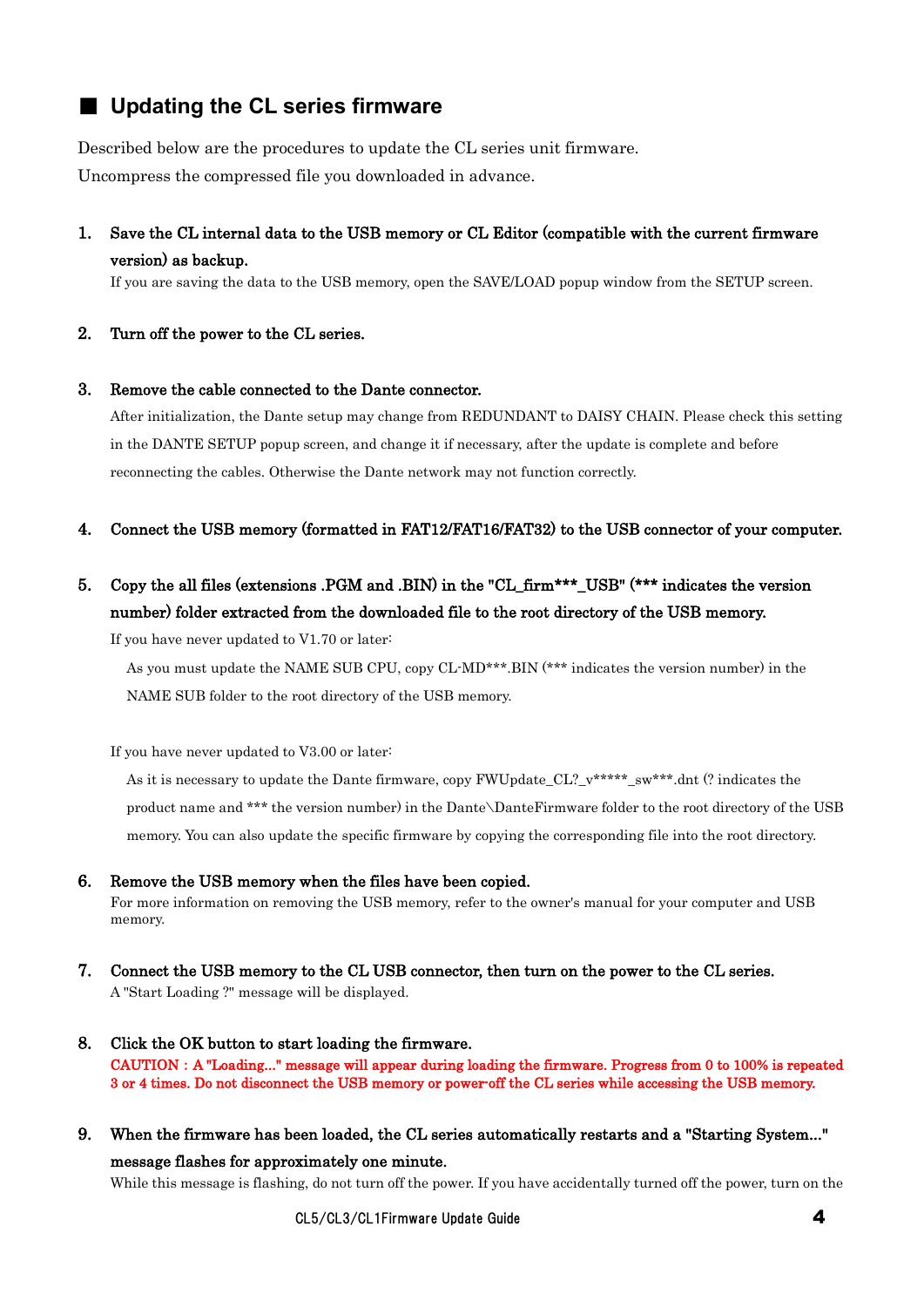power again to resume the initialization.

#### $\sqrt{NOTE}$

- ・ If CL-MD\*\*\*.BIN (\*\*\* indicates the version number) has already been copied into the root directory of the USB memory at this time, it will be transferred to the NAME SUB CPU firmware update. Refer to ["Updating](#page-4-0)  [the CL NAME SUB CPU Firmware"](#page-4-0).
- Similarly, if FWUpdate\_CL?\_v\*\*\*\*\*\_sw\*\*\*.dnt (? indicates the product name and \*\*\* the version number) has already been copied into the root directory of the USB memory, it will be transferred to the Dante firmware update. Refer to ["Updating the Dante Firmware"](#page-6-0).

### 10. When a "Console initialized due to memory mismatch." popup window (or similar message) appears, press the CLOSE button to close it.

#### $\sqrt{NOTE}$

・Since it is a message about initialization even if displayed as an error, please continue update.

11. When an "Initialize All Memories ?" message appears, press the INITIALIZE button.

#### 12. When an "Are you sure ?" message appears, press the OK button.

Initializing the internal memory will be started. When you initialize, SECONDARY PORT settings will be DAISY CHAIN.

- 13. When the initialization is complete, press the EXIT button.
- 14. Remove the USB memory after confirming the ACCESS indicator has disappeared in the function access area.
- <span id="page-4-0"></span>15. If necessary, confirm the firmware was correctly updated in the version field in the SETUP screen.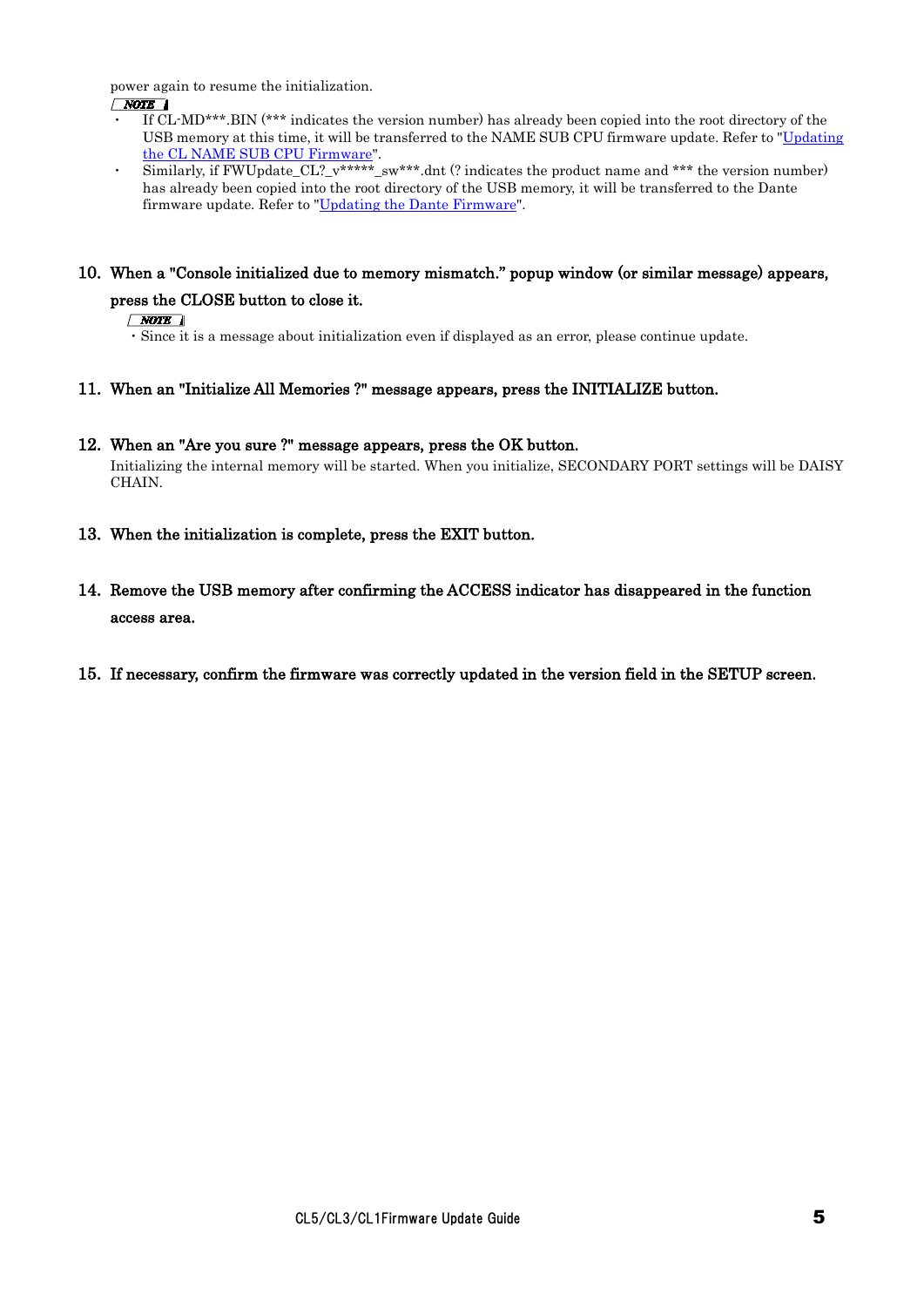### ■ Updating the **CL NAME SUB CPU Firmware**

Described below are the procedures to update the NAME SUB CPU of the CL series.

1. If the following screen is displayed, the console has entered the mode for updating the NAME SUB CPU firmware.



Updating is not necessary if the number displayed in  $\mathbb D$  is larger than or equal to the number displayed in ②.

2. Click the [OK] button to start loading the firmware.

CAUTION: The following message is displayed, alternating between red and yellow, while loading the firmware.

 Please do not shut down! Update in progress!

During this time, NAME SUB CPU is being overwritten. Do not turn off the power of the CL series. Turning the power off will cause the NAME SUB CPU to stop functioning and make it necessary to take the CL series to a service center for repairs.

#### 3. When firmware loading is completed, the message "Name Sub CPU Update Successful" is displayed.

#### Click the [CLOSE] button.

 $\sqrt{NOTE}$ 

- If FWUpdate\_CL?\_v\*\*\*\*\*\_sw\*\*\*.dnt (? indicates the product name and \*\*\* the version number) has already been copied into the root directory of the USB memory at this time, it will be transferred to the Dante firmware update. Refer to ["Updating the Dante Firmware"](#page-6-0).
- 4. If the message "Please re-start the system" is displayed, remove the USB memory and restart the CL series.

The update has failed if the message "Name Sub CPU Update Failed! Please contact Yamaha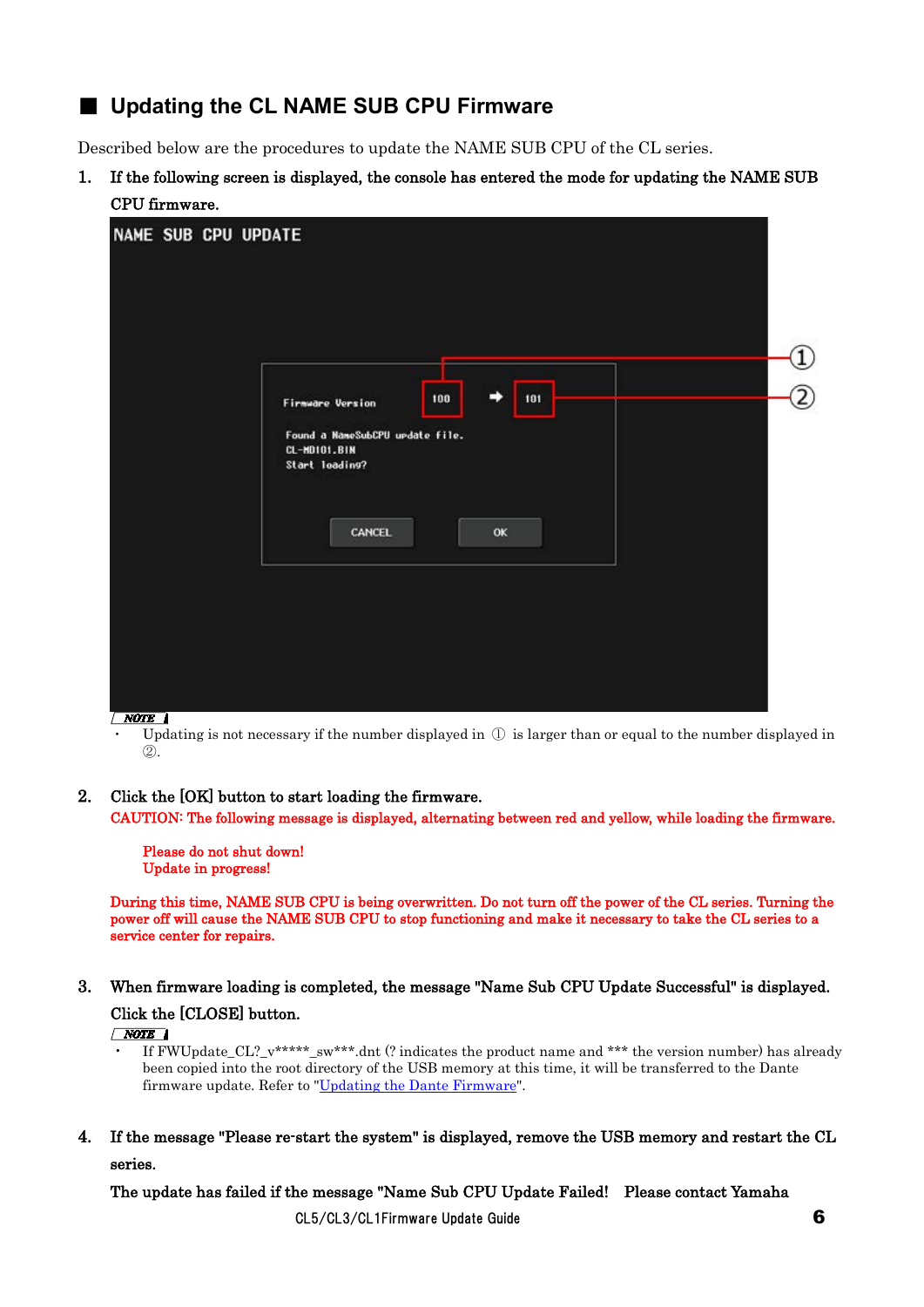<span id="page-6-0"></span>

### ■ Updating the Dante Firmware

Described below are the procedures to update the firmware of the Dante module built into the CL series.

1. If the following screen is displayed, the console has entered the mode for updating the Dante module firmware.

| <b>DANTE UPDATE</b> |                                                                               |  |
|---------------------|-------------------------------------------------------------------------------|--|
|                     |                                                                               |  |
|                     |                                                                               |  |
|                     | 3.8.0<br>????<br><b>Firmware Version</b><br>1.2.2                             |  |
|                     | Found a Dante update file.<br>FMUpdate_CL5_v38024_sw122.dnt<br>Start loading? |  |
|                     | Fetching Current Dante Version<br>CANCEL<br><b>OK</b>                         |  |
|                     |                                                                               |  |
|                     |                                                                               |  |
|                     |                                                                               |  |

 $\sqrt{NOTE}$ 

- While the firmware version information is being checked, "????" is displayed in  $\mathbb O$  and the [OK] button is disabled. The message "Fetching Current Dante Version" is displayed in the center of the screen.
- When the firmware version information has been acquired, the version number is displayed in  $\mathbb{D}$ . At the same time, the [OK] button becomes enabled and the message "Fetching Current Dante Version" disappears.
- If the firmware version information cannot be acquired, the message "Please re-start the system and re-write firmware using Failsafe Recovery in Dante Firmware Update Manager" is displayed. Perform the Dante module recovery procedures if this occurs.
- If any of the following messages are displayed, update the firmware to V3.1 or later. Dante firmware update is not supported. Please update the console firmware (sub) to V3.1 or higher first and try again

#### 2. Click the [OK] button to start loading the firmware.

CAUTION: While loading the firmware, the message "Update in progress" is displayed for a while. Subsequently, the following message is displayed, alternating between red and yellow.

 Please do not shut down! Update in progress!

These messages are displayed for approximately 30 minutes. Click the [CANCEL] button to forcibly exit this mode.

During this time, do not turn off the power of the CL series.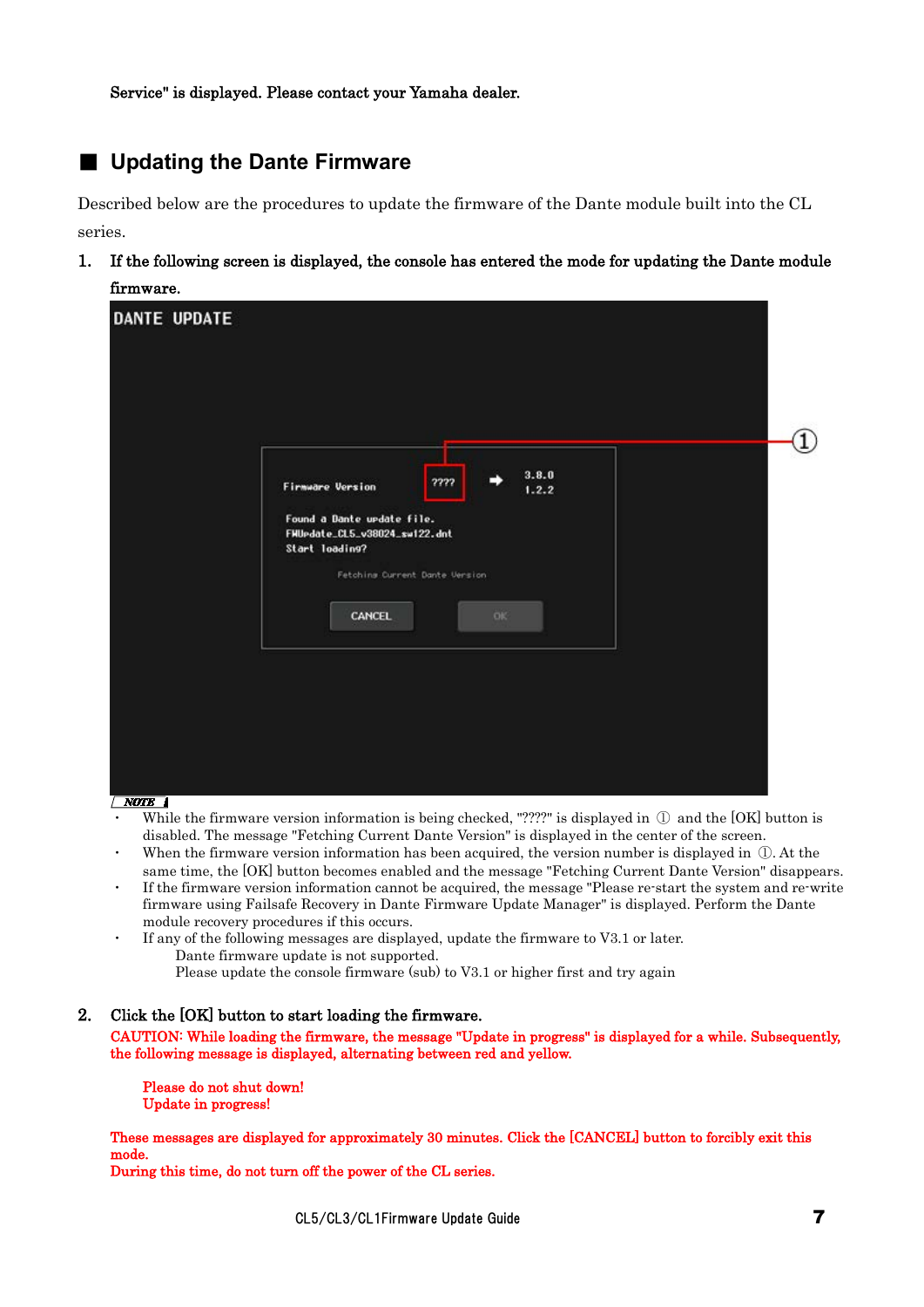- 3. When firmware loading is completed, the message "Dante Update Successful" is displayed. Click the [CLOSE] button.
- 4. If the message "Please re-start the system" is displayed, remove the USB memory and restart the CL series.

The Dante module will enter "Failsafe mode" if any of the following messages is displayed.

Dante Update Failed! Error occurred during Dante firmware update. Please re-start the system and re-write firmware using Failsafe Recovery in Dante Firmware Update Manager.

In such cases, refer to "**About Failsafe Mode**" and perform the Dante module recovery procedures.

This completes the updating procedures.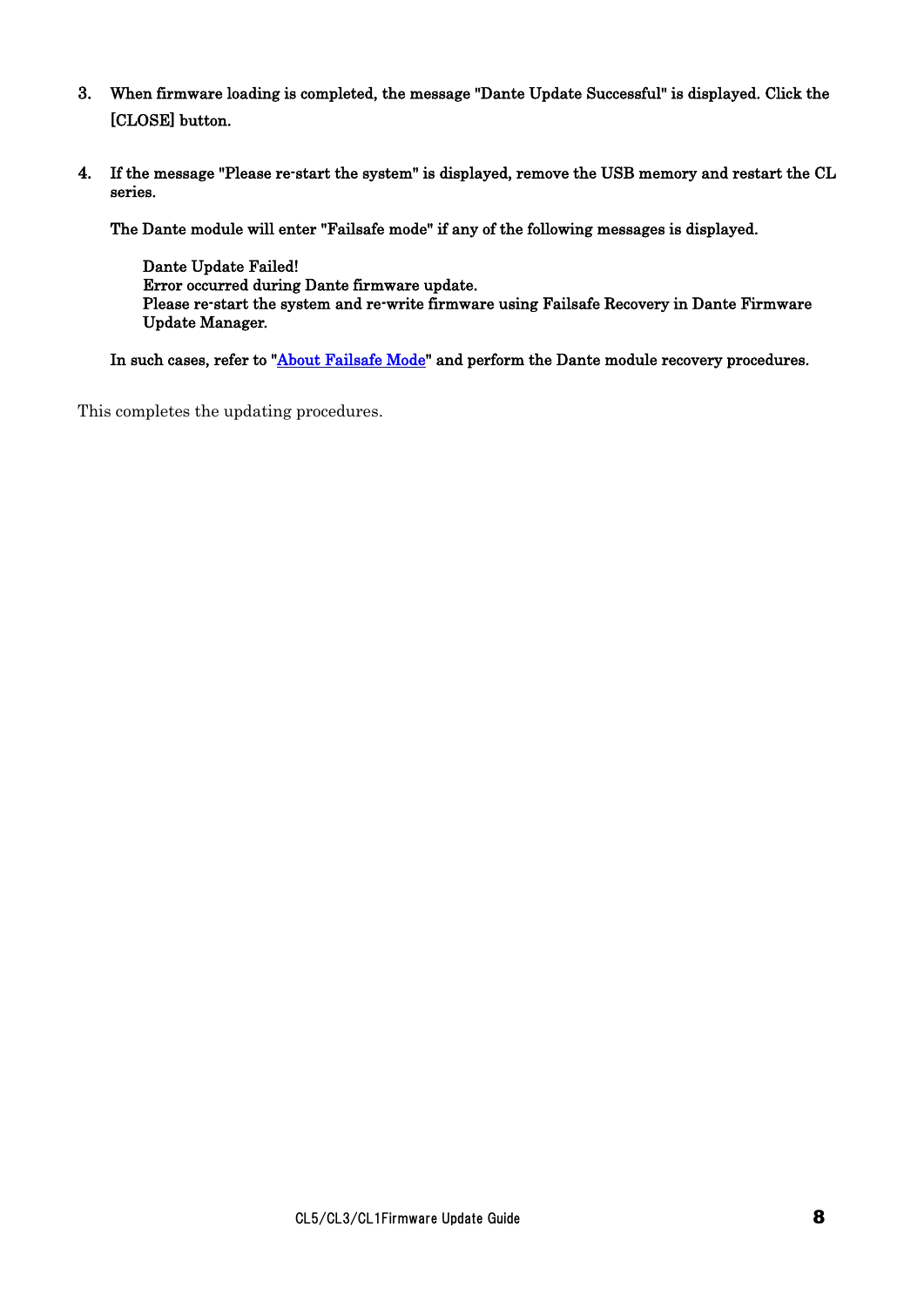## ■ Updating the Dante firmware by using PC application.

Described below are the procedures to update the Dante firmware by using PC application.

### **Preparing for the update**

You will need the following items ready to execute the update procedure.

| A Windows computer equipped with the following conditions: |  |  |  |
|------------------------------------------------------------|--|--|--|

| <b>OS</b>  | Windows 8/8.1<br>/Pro |                                                                        |  |  |
|------------|-----------------------|------------------------------------------------------------------------|--|--|
|            | Windows 7             | Ultimate / Professional / Home Premium                                 |  |  |
| <b>CPU</b> |                       | Intel Pentium 1.2GHz or Intel Celeron 1.7GHz or higher                 |  |  |
| HDD        | 250MB or more         |                                                                        |  |  |
| Connector  |                       | An Ethernet connector that supports a data transfer rate of 100Mbps or |  |  |
|            | higher                |                                                                        |  |  |
|            | A USB connector       |                                                                        |  |  |

An Ethernet cable (CAT5e or higher recommended. Straight or cross.)

### ■ **Update procedure sequence**

Update in the following sequence.

If you plan to update multiple CL series units, repeat the procedure described in "Update" for each unit in sequence.



### <span id="page-8-0"></span>■ Install the Dante Firmware Update Manager

Before you update the Dante firmware, you must install the Dante Firmware Update Manager. Double-click the Dante Firmware Update Manager installer downloaded in "Preparing for the update" (DanteFirmwareUpdateManager-x.x.x.exe) and follow the on-screen instructions to install the firmware.

x.x.x represents the version number of the Dante Firmware Update Manager.

In addition, extract the Dante firmware (extension: .dnt) from the compressed file.

The Dante firmware will not work correctly if the path contains any characters other than single-byte alphanumeric characters, "-" (hyphen), or "\_" (underscore). You must save the firmware update file in a directory whose name contains only single-byte alphanumeric characters, "-" (hyphen), or "\_" (underscore). (E.g., C:\temp)

CL5/CL3/CL1Firmware Update Guide 9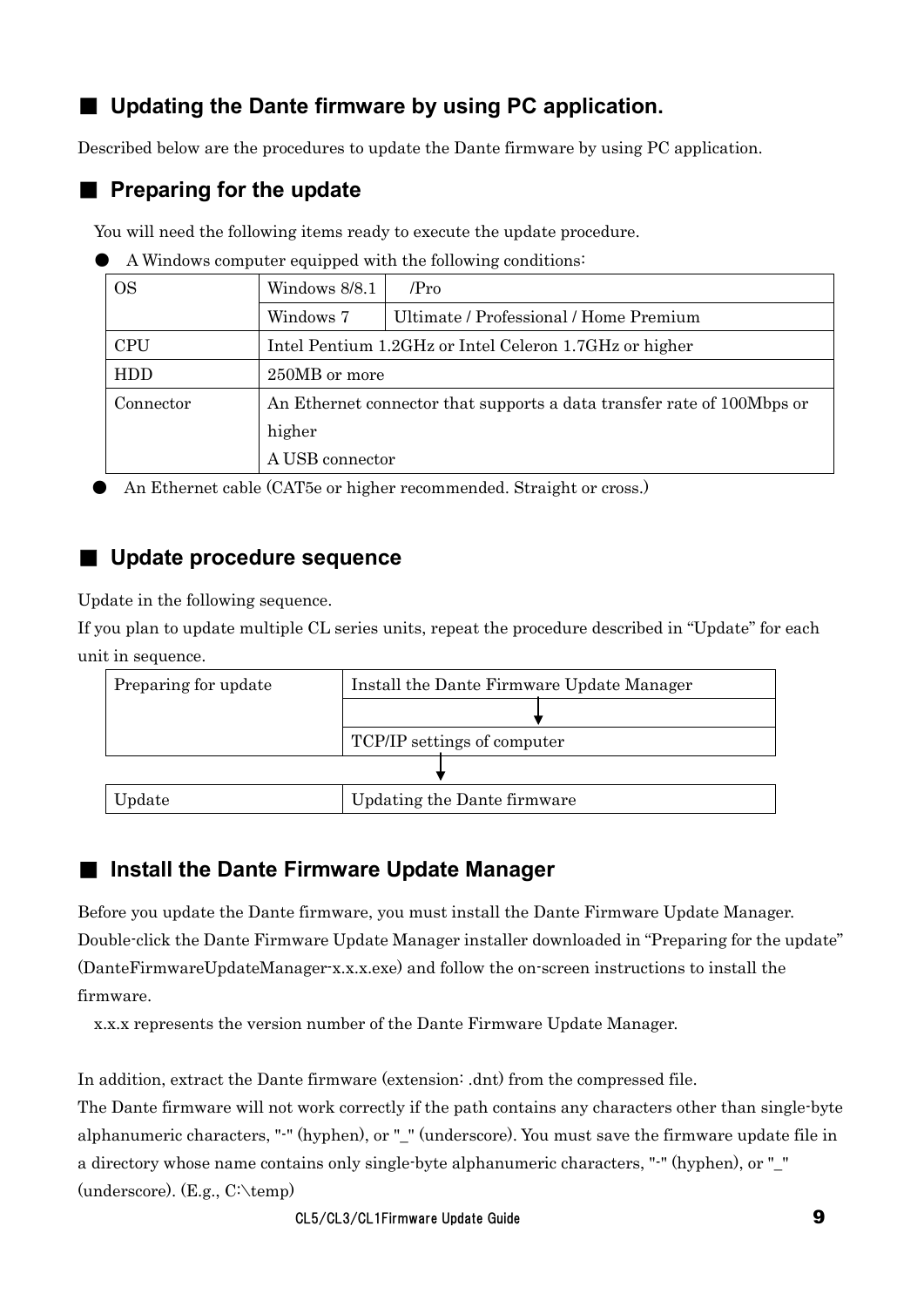#### $\sqrt{NOTE}$

- The "Windows Security" dialog box may appear. In such case, click [Install this driver software anyway].
- You may be prompted to restart the computer after the installation is complete. Before proceeding to update, restart the computer.
- When installing the Dante Firmware Update Manager, temporarily disable any running anti-virus software.

### <span id="page-9-0"></span>■ **TCP/IP** settings of computer

Before you update the Dante firmware, you must modify your computer's TCP/IP settings.

After the firmware update procedure is complete, return the TCP/IP settings to their original settings.

#### 1. Open the Network and Sharing Center as described below.

Windows 7

Select  $[Start] \rightarrow [Control Panel]$ , then click or double-click [Network and Sharing Center] or [View network status and tasks].

Windows 8 and Windows 8.1

 $[Windows]+[X] \rightarrow [Control Panel, then click or double-click [Network and Sharing Center] or [View network]$ status and tasks].

The "Network and Sharing Center" is displayed.

2. Click [Manage network connection] or [Change Adapter settings] from the "Tasks" list located in the left side of "Network and Sharing Center" window, then double-click [Local Area Connection].

The "Local Area Connection Status" dialog box will be displayed.

#### $\sqrt{NOTE}$

・The "User Account Control" dialog box may appear. Click [Continue] or [Yes].

・If the "Local Area Connection properties" dialog box appears, skip ahead to step 4.

#### 3. Click [Properties].

The "Local Area Connection properties" dialog box will be displayed.

#### $\sqrt{NOTE}$

・The "User Account Control" dialog box may appear. Click [Continue] or [Yes].

#### 4. Select [Internet Protocol Version 4 (TCP/IPv4)], then click [Properties].

The "Internet Protocol Version 4(TCP/IPv4) Protocol" dialog box will be displayed.

#### 5. Click [Obtain an IP address automatically].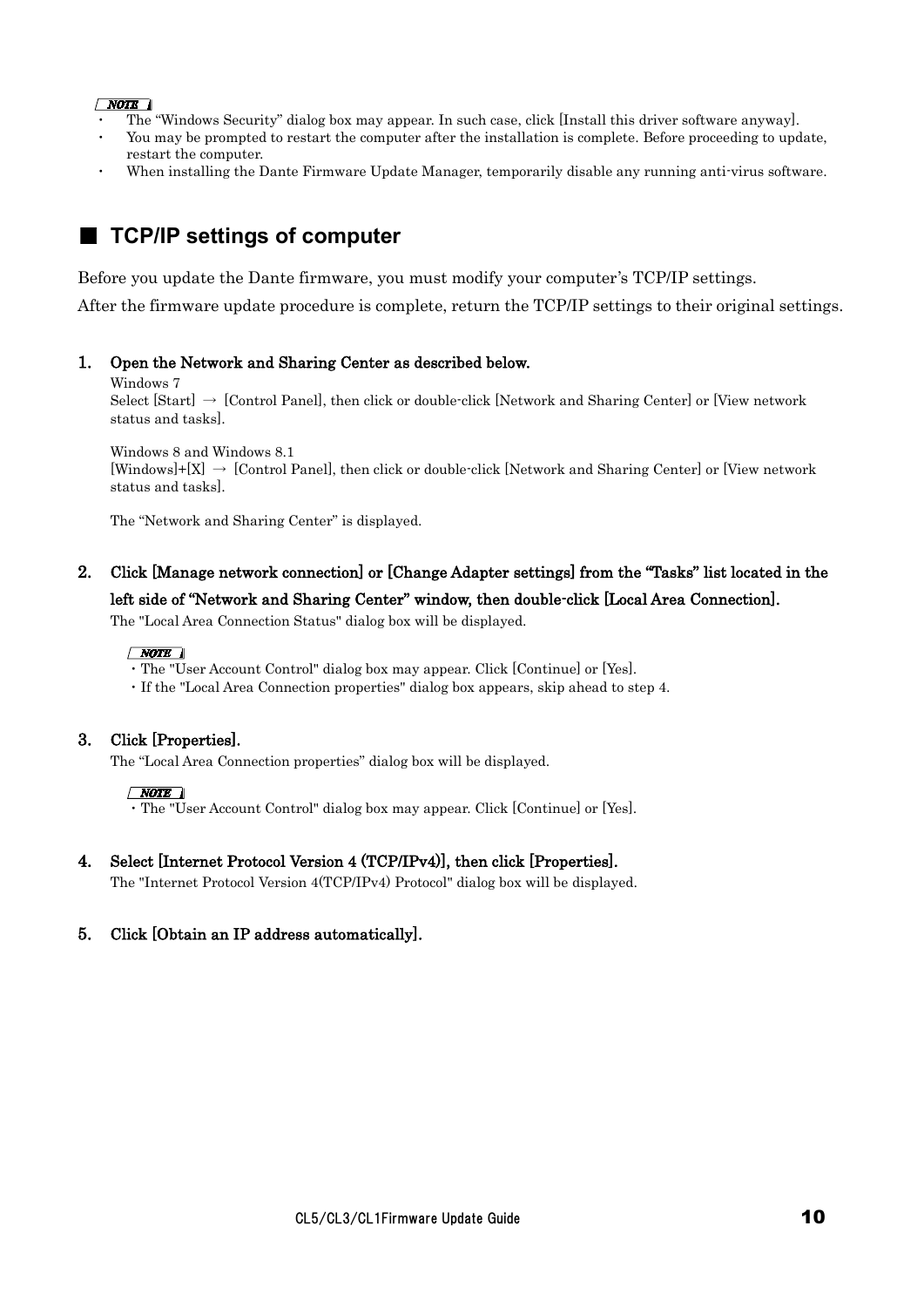| Internet Protocol Version 4 (TCP/IPv4) Properties                                                                                                                                     |    | D        |
|---------------------------------------------------------------------------------------------------------------------------------------------------------------------------------------|----|----------|
| General<br>Alternate Configuration                                                                                                                                                    |    |          |
| You can get IP settings assigned automatically if your network supports<br>this capability. Otherwise, you need to ask your network administrator<br>for the appropriate IP settings. |    |          |
| o Obtain an IP address automatically                                                                                                                                                  |    |          |
| Use the following IP address:                                                                                                                                                         |    |          |
| IP address:                                                                                                                                                                           |    |          |
| Subnet mask:                                                                                                                                                                          |    |          |
| Default gateway:                                                                                                                                                                      |    |          |
| io Obtain DNS server address automatically                                                                                                                                            |    |          |
| Use the following DNS server addresses:                                                                                                                                               |    |          |
| Preferred DNS server:                                                                                                                                                                 |    |          |
| Alternate DNS server:                                                                                                                                                                 |    |          |
| Validate settings upon exit                                                                                                                                                           |    | Advanced |
|                                                                                                                                                                                       | OK | Cancel   |

6. Click [OK].

### <span id="page-10-0"></span>■ **Updating the Dante firmware**

Described below are the procedures to update the Dante module firmware integrated in the CL series unit.

#### $\sqrt{NOTE}$

・For details of the Dante Firmware Update Manager, refer to "AUD-MAN-Firmware Update Manager" stored in the compressed file folder.

1. Connect the Dante [PRIMARY] connector on the rear panel of the CL series unit to the Ethernet connector on the computer using an Ethernet cable.

Be sure to directly connect the computer and the CL series unit, and do not connect any other Dante device to the computer.



### 2. Select [Start]→[All programs]→[Audinate]→[Dante Firmware Update Manager]→[Dante Firmware Update Manager ] , then right-click and select "Run as Administrator."

The Dante Firmware Update Manager will start up.

Check that the version number is 1.3.2 or higher from the title bar.

 $\sqrt{NOTE}$ 

CL5/CL3/CL1Firmware Update Guide 11

<sup>・</sup>The "User Account Control" dialog box may appear. Click [Continue] or [Yes].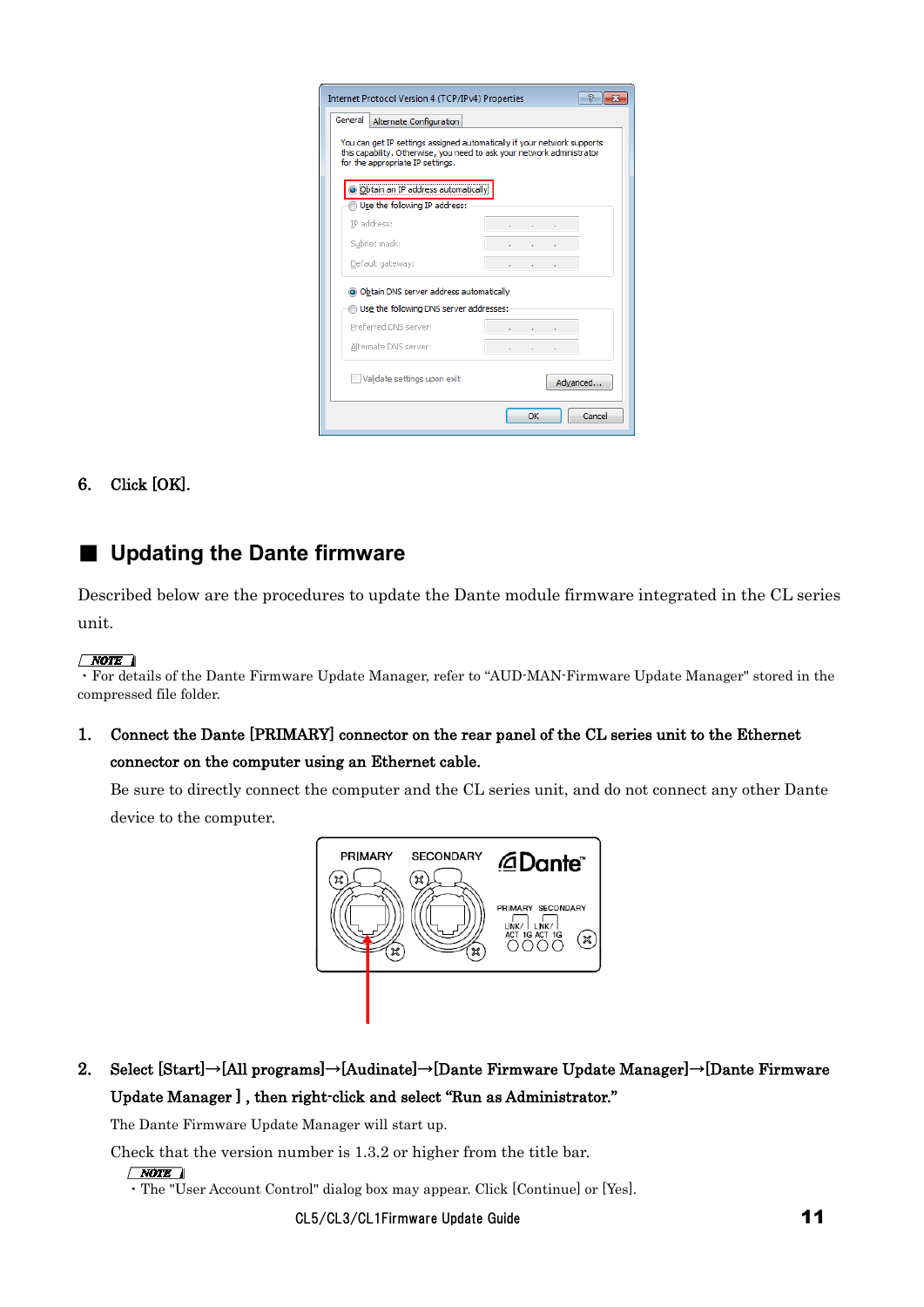- 3. If you see the interface selection screen, select the interface card to connect the Dante device.
- 4. Click [Update Dante Firmware].

#### 5. Click [Browse] and select "FWUpdate\_CL5\_vxxx\_swyyy.dnt" if it is CL5, "FWUpdate\_CL3\_vxxx\_swyyy.dnt" if CL3 or "FWUpdate\_CL1\_vxxx\_swyyy.dnt" if CL1. Then click [Open].

xxx and yyy represent the firmware version number.

 $\fbox{\parbox{12cm} {\begin{minipage}{0.5cm} \begin{tabular}{l} \hline \textbf{NOTE} \\ \hline \textbf{.} \end{tabular} \end{minipage}} } \begin{minipage}{0.5cm} \begin{tabular}{l} \hline \textbf{.} \end{tabular} \end{minipage}} \end{minipage} } \begin{minipage}{0.5cm} \begin{tabular}{l} \hline \textbf{.} \end{tabular} \end{minipage}} \end{minipage} } \begin{minipage}{0.5cm} \begin{tabular}{l} \hline \textbf{.} \end{tabular} \end{minipage}} \end{minipage} } \begin{minipage}{$ alphanumeric characters, "-" (hyphen), or "\_" (underscore). You must save the firmware update file in a directory whose name contains only single-byte alphanumeric characters, "-" (hyphen), or "\_" (underscore). (E.g., C:\temp)

 $\Box$  **CAUTION**<br>Be sure to ensure compatibility of the update files with CL. If update files other than CL are applied, the device will become inoperable. In general, do not check the [Override Device Matching] option. If this option is left unchecked, only devices that support the file can be selected, ensuring that updating the device with invalid or wrong files is prevented.

#### 6. Click [Next].

#### $\sqrt{NOTE}$

・In some cases the Windows firewall may be blocking the Dante Firmware Update Manager. Select the [Private network] check box, and click [Allow access]. Alternatively, in the Windows firewall, click "Allow programs or functions through the Windows firewall," and if the "fum" checkbox is unselected, select this check box to allow access.

If the update manager is blocked by the Windows firewall, the "Upgrade Failed" dialog box appears.



#### 7. Check the CL to update.

Check the version of the update files and the version number indicated in the CL line.



 $\sqrt{NOTE}$ 

・If the CL is not indicated, click [Refresh]. If it is still not indicated, use Dante Controller to check whether the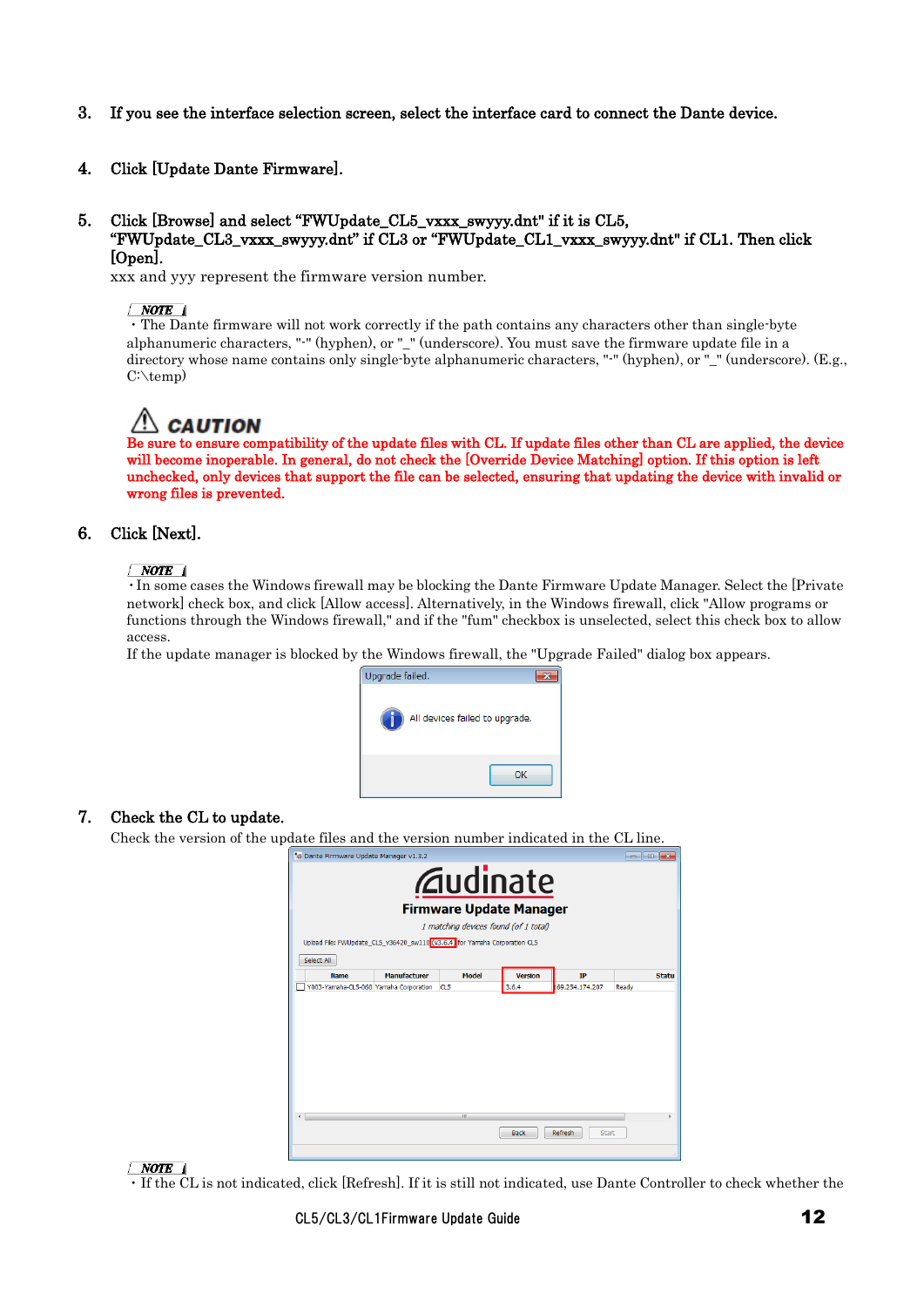cable might be disconnected or broken, whether the TCP/IP settings are correct, and whether the CL is running.

#### 8. Click [Start].

The update operation will begin.

"Updating(n/m)" appears in the Status field during updating. "Done" is displayed once update is completed.

### $\triangle$  CAUTION Update takes 2 to 4 minutes. During the update operation, do not turn off the power to the unit or disconnect the cable. If update fails due to disconnection of the power cable during the update, or due to other reasons, the device  $\frac{may\ become\ inoperative.}{\sqrt{NOTE}}$

 $\cdot$  If update is not completed after 5 minutes, or update failure indication appears, click X at the upper right corner of Dante Firmware Update Manager to exit the program without turning the CL power off, and restart the procedure from the step 4. If update still fails, follow the instructions stated in "About Failsafe Mode" to perform the recovery processing.

#### 9. Restart the CL series.

<span id="page-12-0"></span>The firmware update is now complete.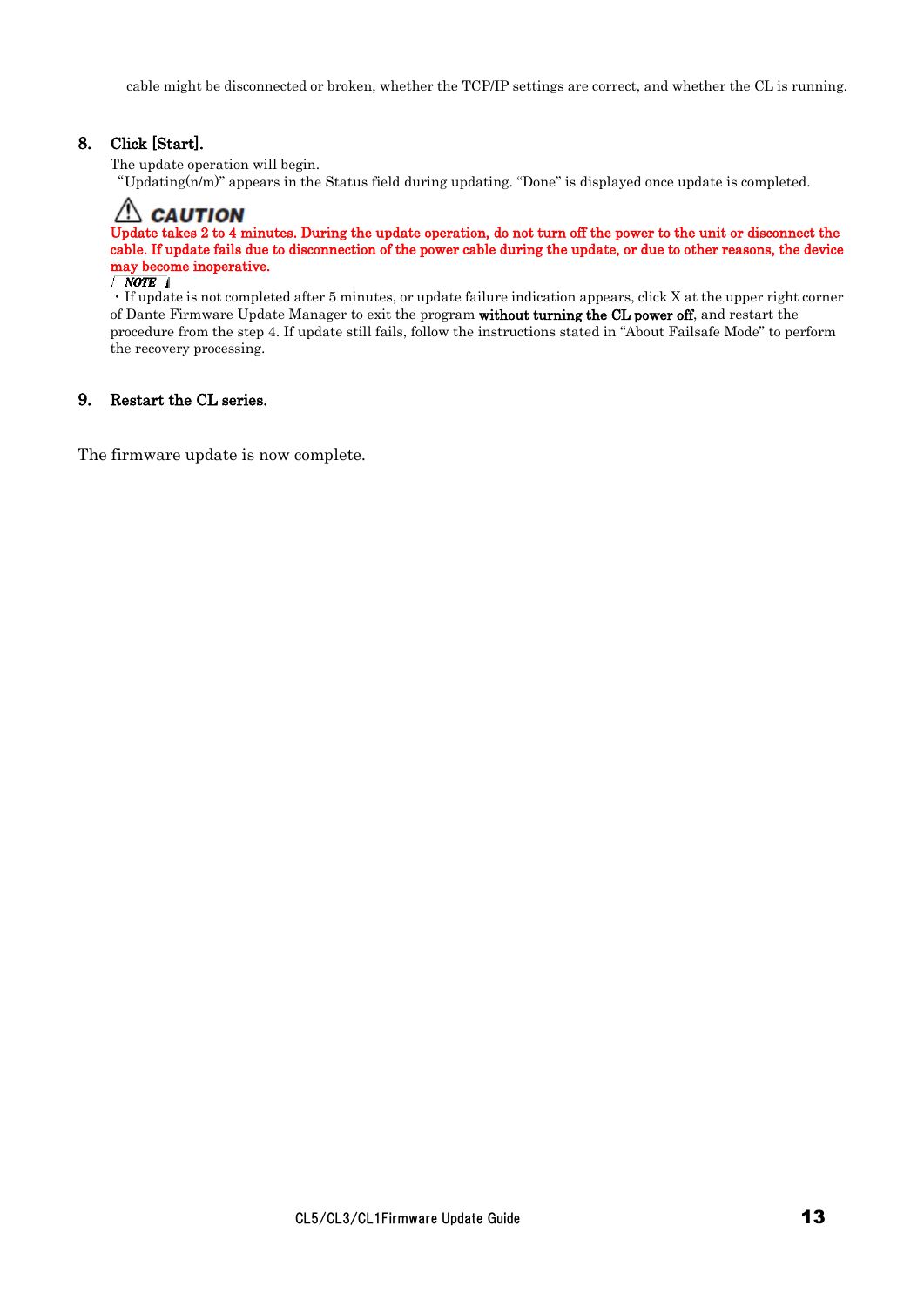### ■ **About Failsafe Mode**

The Dante module integrated in the CL may become unusable due to data corruption if the Dante device is powered-off during a firmware update.

To recover from such a state, the Dante module will enter "failsafe mode."

To restore the Dante module from failsafe mode, a recovery image must be sent from the Firmware Update Manager.

After the power is turned on, if the screen of the CL indicates "NETWORK AUDIO MODULE FAILED AND WAS RESTARTED." and the Dante version is not displayed, it may be that the Dante module is in failsafe mode.

Use Dante Controller to check whether the Dante module is in failsafe mode.

A Dante module that is in failsafe mode is shown as a red device name in the network grid view of Dante Controller (version 3.1.x or later).



### ■ **Preparing for recovery**

You will need the following items ready to execute the procedure for recover.

| <b>OS</b>  | Windows 8/8.1   | /Pro                                                                   |
|------------|-----------------|------------------------------------------------------------------------|
|            | Windows 7       | Ultimate / Professional / Home Premium                                 |
| <b>CPU</b> |                 | Intel Pentium 1.2GHz or Intel Celeron 1.7GHz or higher                 |
| <b>HDD</b> | 250MB or more   |                                                                        |
| Connector  |                 | An Ethernet connector that supports a data transfer rate of 100Mbps or |
|            | higher          |                                                                        |
|            | A USB connector |                                                                        |

A Windows computer equipped with the following conditions:

An Ethernet cable (CAT5e or higher recommended. Straight or cross.)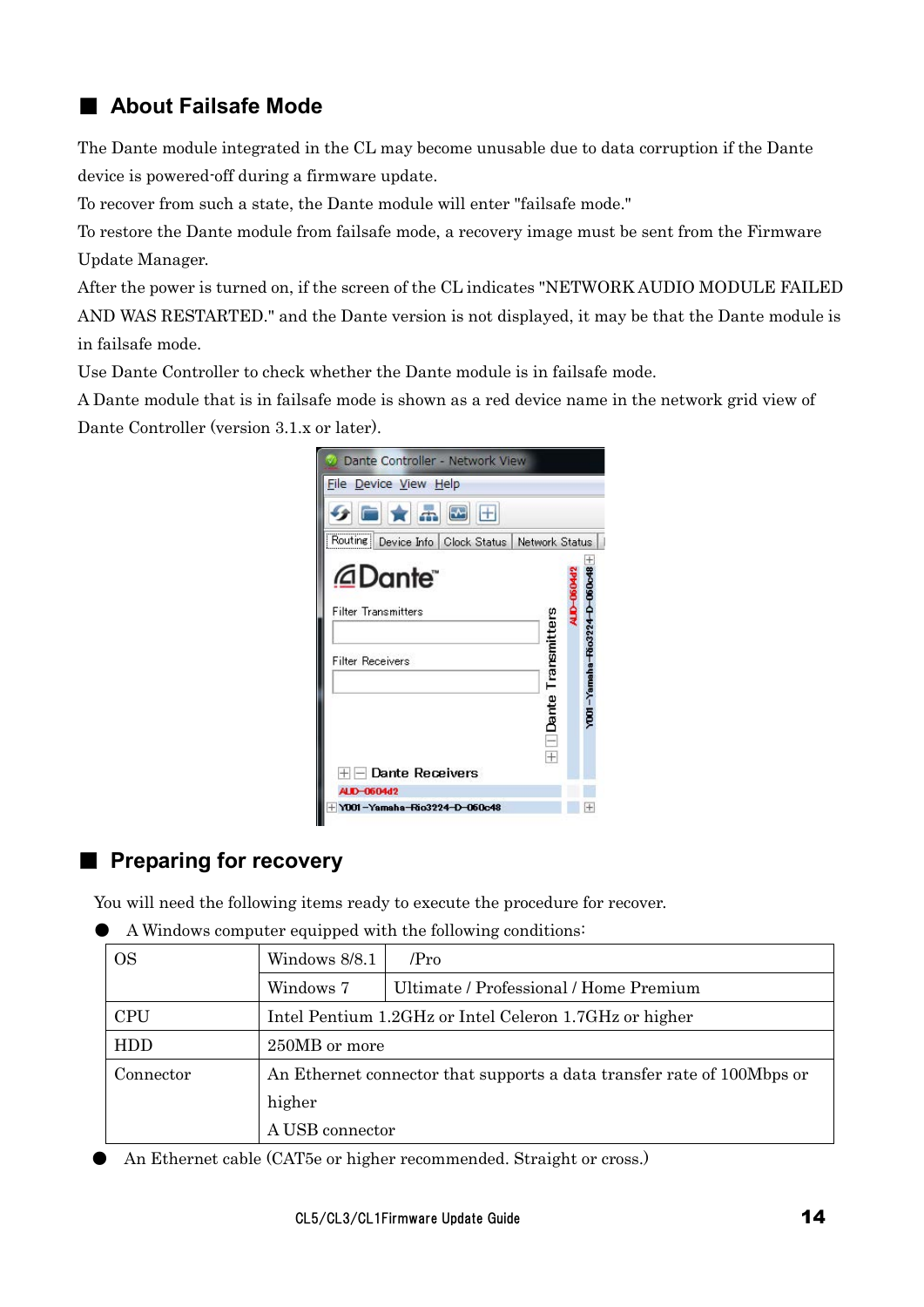### ■ **Recovery procedure sequence**

Recover in the following sequence.

| Preparing for recovery | Install the Dante Firmware Update Manager |
|------------------------|-------------------------------------------|
|                        |                                           |
|                        | TCP/IP settings of computer               |
|                        |                                           |
| Recovery               | Recovery of the Dante module              |

### ■ Install the Dante Firmware Update Manager

Refer to ["Install the Dante Firmware Update Manager."](#page-8-0)

### ■ **TCP/IP settings of computer**

Refer to ["TCP/IP settings of computer."](#page-9-0)

### ■ **Recovery of the Dante module**

Described below are the procedures to recover the Dante module integrated in the CL series unit.

- 1. Turn off the power to the CL series.
- 2. Separate the CL from the Dante network.
- 3. Connect the Dante [PRIMARY] connector on the rear panel of the CL series unit to the Ethernet connector on the computer using an Ethernet cable.

In some cases, an error may occur during recovery if you are going through a network switch. Connect the computer with the CL in a one-to-one connection.



4. Turn on the power to the CL series.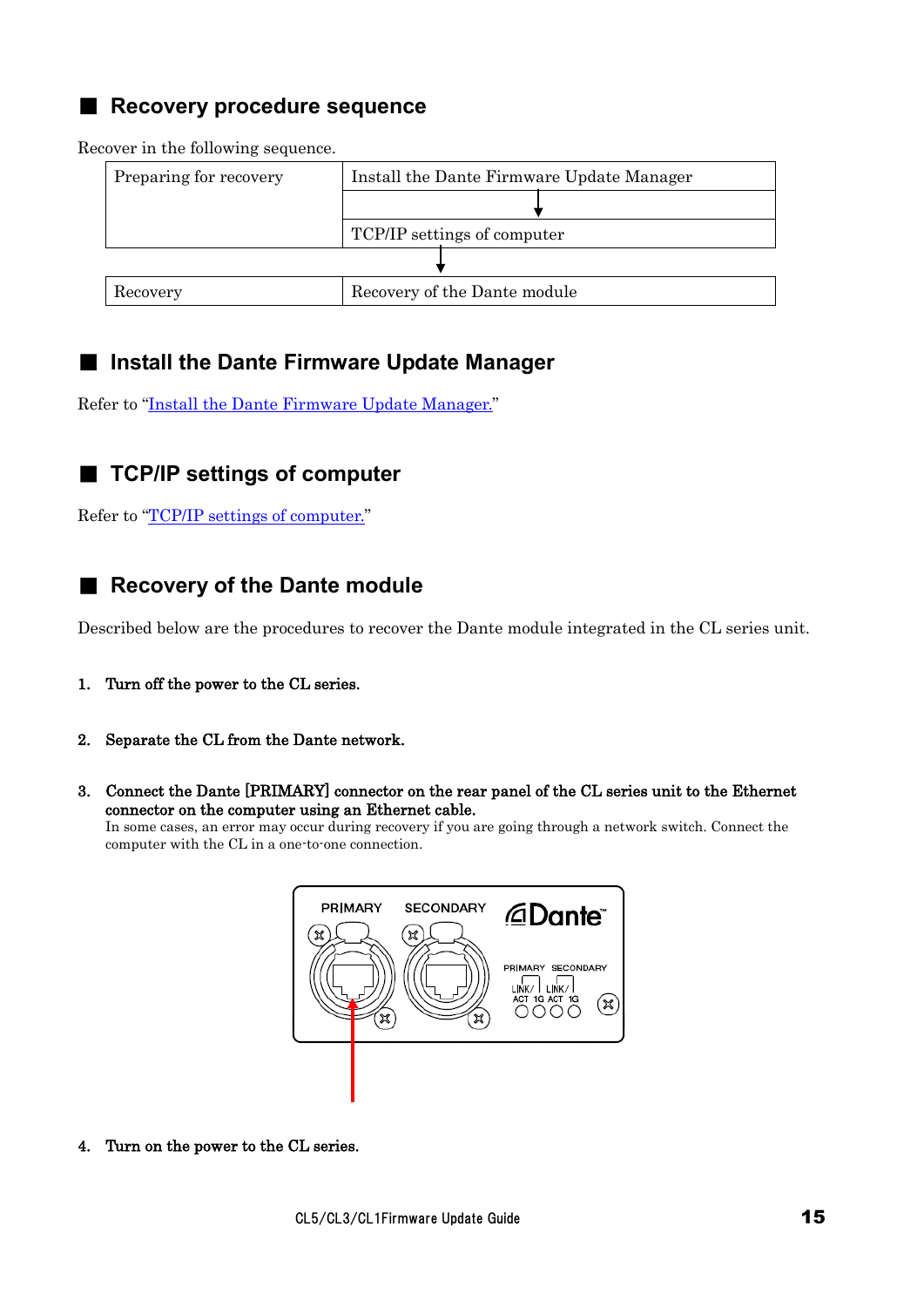#### 5. Disable all but one of the network interfaces on your computer.

You should also disable the wireless LAN.

6. Select [Start]→[All programs]→[Audinate]→[Dante Firmware Update Manager]→[Dante Firmware Update Manager ] , then right-click and select "Run as Administrator."

The Dante Firmware Update Manager will start up.

 $\sqrt{NOTE}$ 

・The "User Account Control" dialog box may appear. Click [Continue] or [Yes].

#### 7. If you see the interface selection screen, select the interface card to connect the Dante device.

#### 8. Click [Failsafe Recovery].

#### 9. When the CL is detected, click the [Stop Scan] button.

If several minutes have passed without detection, use Dante Controller to check whether the cable might be disconnected or broken, whether the TCP/IP settings are correct, and whether the CL is running.



10. Select the check box of the detected CL.



#### 11. Click [Start].

A pop-up is displayed confirming that you wish to proceed.

#### 12. Click [OK] to start the recovery.

Firmware Update Manager will display "Processing Safe Recovery", and then "Safe recovery Done" when the device(s) are recovered.